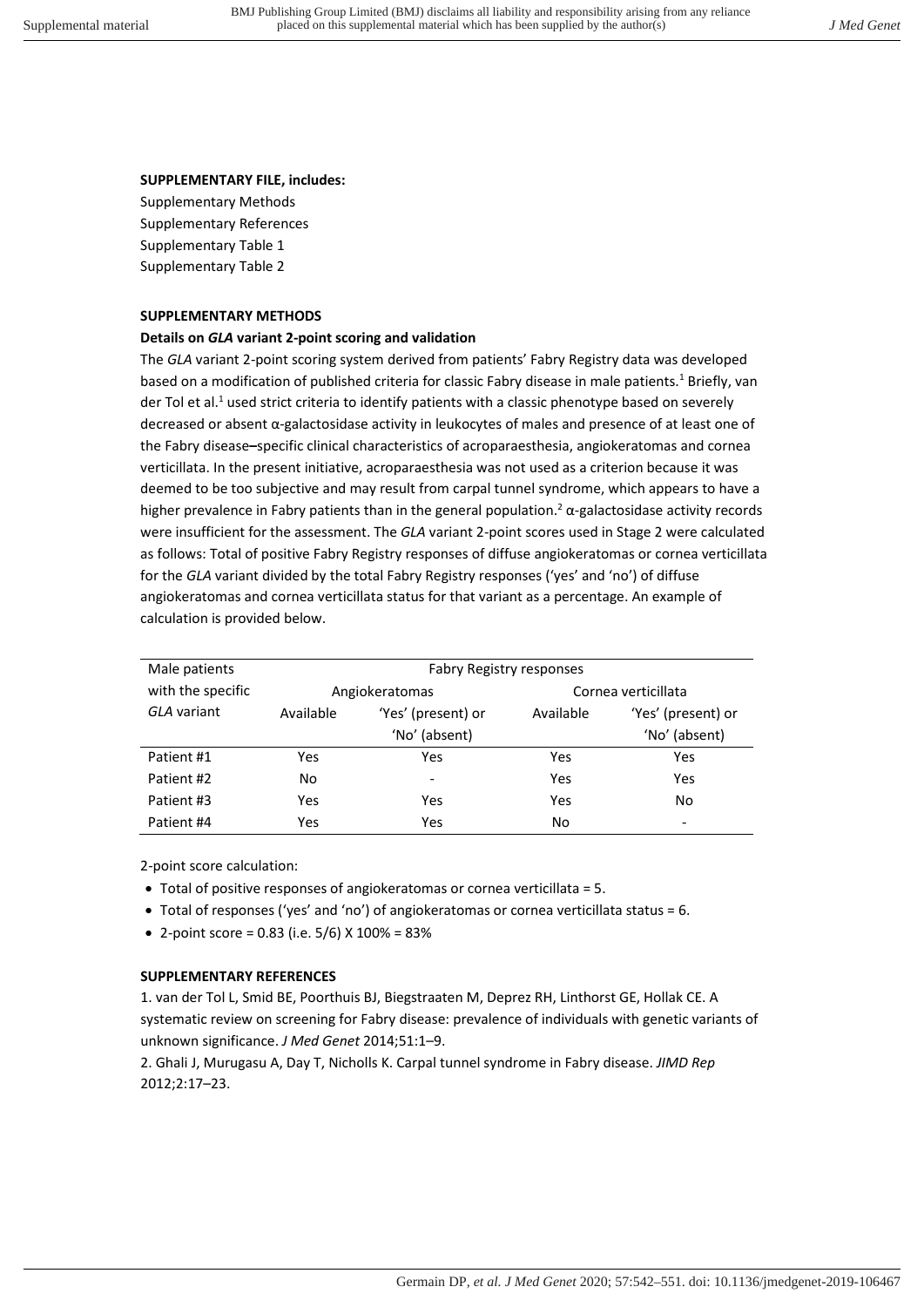**Supplementary Table 1.** The 55 *GLA* variants included in Stage 1. The variants had been reported to the Fabry Registry for ≥5 Fabry patients (males or females) and lacked fabry-database.org phenotype classification.

| <b>GLA variants</b>        | Variant type   | <b>Classification in</b>            | Preliminary workgroup classification in Stage 1            |  |  |  |  |
|----------------------------|----------------|-------------------------------------|------------------------------------------------------------|--|--|--|--|
| $(n=55)$                   |                | fabry-<br>database.org <sup>a</sup> | for variants subsequently included in Stage 2 <sup>b</sup> |  |  |  |  |
| p.Gln283*                  | Nonsense       | <b>Blank</b>                        | Classic                                                    |  |  |  |  |
| p.Trp162*                  | Nonsense       | <b>Blank</b>                        | Classic                                                    |  |  |  |  |
| p.Trp44Cys                 | Missense       | <b>Blank</b>                        | Classic                                                    |  |  |  |  |
| p.Ser345Pro                | Missense       | <b>Blank</b>                        | Unclassified                                               |  |  |  |  |
| p.Ala156Thr                | Missense       | <b>Blank</b>                        | Classic                                                    |  |  |  |  |
| p.Thr194Ile                | Missense       | <b>Blank</b>                        | Classic                                                    |  |  |  |  |
| p.Pro259Arg                | Missense       | <b>Blank</b>                        | Classic                                                    |  |  |  |  |
| p.Thr410Ile                | Missense       | <b>Blank</b>                        | Classic                                                    |  |  |  |  |
| p.Ser238Asn                | Missense       | Blank                               | Classic                                                    |  |  |  |  |
| p.Arg363His                | Missense       | <b>Blank</b>                        | Later-onset                                                |  |  |  |  |
|                            | Missense       | <b>Blank</b>                        | Unclassified                                               |  |  |  |  |
| p.Ala143Thr<br>p.Asp322Glu | Missense       | <b>Blank</b>                        | Unclassified                                               |  |  |  |  |
|                            | Frameshift     | Absent                              | Classic                                                    |  |  |  |  |
| c.1188 1189ins             | Small deletion | <b>Blank</b>                        | Classic                                                    |  |  |  |  |
| p.Glu358del                |                | <b>Blank</b>                        |                                                            |  |  |  |  |
| p.Gln416*                  | Nonsense       |                                     | Not included in Stage 2                                    |  |  |  |  |
| p.Asp136Tyr                | Missense       | <b>Blank</b>                        | Not included in Stage 2                                    |  |  |  |  |
| p.Ile242Phe                | Missense       | <b>Blank</b>                        | Not included in Stage 2                                    |  |  |  |  |
| p.Leu16Pro                 | Missense       | <b>Blank</b>                        | Not included in Stage 2                                    |  |  |  |  |
| p.Cys63Tyr                 | Missense       | <b>Blank</b>                        | Not included in Stage 2                                    |  |  |  |  |
| p.Ile232Thr                | Missense       | <b>Blank</b>                        | Not included in Stage 2                                    |  |  |  |  |
| p.Glu7*                    | Nonsense       | <b>Blank</b>                        | Not included in Stage 2                                    |  |  |  |  |
| p.Trp47*                   | Nonsense       | <b>Blank</b>                        | Not included in Stage 2                                    |  |  |  |  |
| p.Leu243*                  | Nonsense       | <b>Blank</b>                        | Not included in Stage 2                                    |  |  |  |  |
| p.Gln280*                  | Nonsense       | Absent                              | Not included in Stage 2                                    |  |  |  |  |
| p.Leu403*                  | Nonsense       | <b>Blank</b>                        | Not included in Stage 2                                    |  |  |  |  |
| p.Phe18Ser                 | Missense       | <b>Blank</b>                        | Not included in Stage 2                                    |  |  |  |  |
| p.Cys52Gly                 | Missense       | <b>Blank</b>                        | Not included in Stage 2                                    |  |  |  |  |
| p.Pro60Leu                 | Missense       | <b>Blank</b>                        | Not included in Stage 2                                    |  |  |  |  |
| p.Gly85Asn                 | Missense       | <b>Blank</b>                        | Not included in Stage 2                                    |  |  |  |  |
| p.Cys90Arg                 | Missense       | Absent                              | Not included in Stage 2                                    |  |  |  |  |
| p.Asp92Asn                 | Missense       | <b>Blank</b>                        | Not included in Stage 2                                    |  |  |  |  |
| p.Leu129Pro                | Missense       | <b>Blank</b>                        | Not included in Stage 2                                    |  |  |  |  |
| p.Ile270Thr                | Missense       | <b>Blank</b>                        | Not included in Stage 2                                    |  |  |  |  |
| p.Ala292Thr                | Missense       | <b>Blank</b>                        | Not included in Stage 2                                    |  |  |  |  |
| p.Leu294Ser                | Missense       | Absent                              | Not included in Stage 2                                    |  |  |  |  |
| p.Leu300Pro                | Missense       | <b>Blank</b>                        | Not included in Stage 2                                    |  |  |  |  |
| p.Gly325Asp                | Missense       | Blank                               | Not included in Stage 2                                    |  |  |  |  |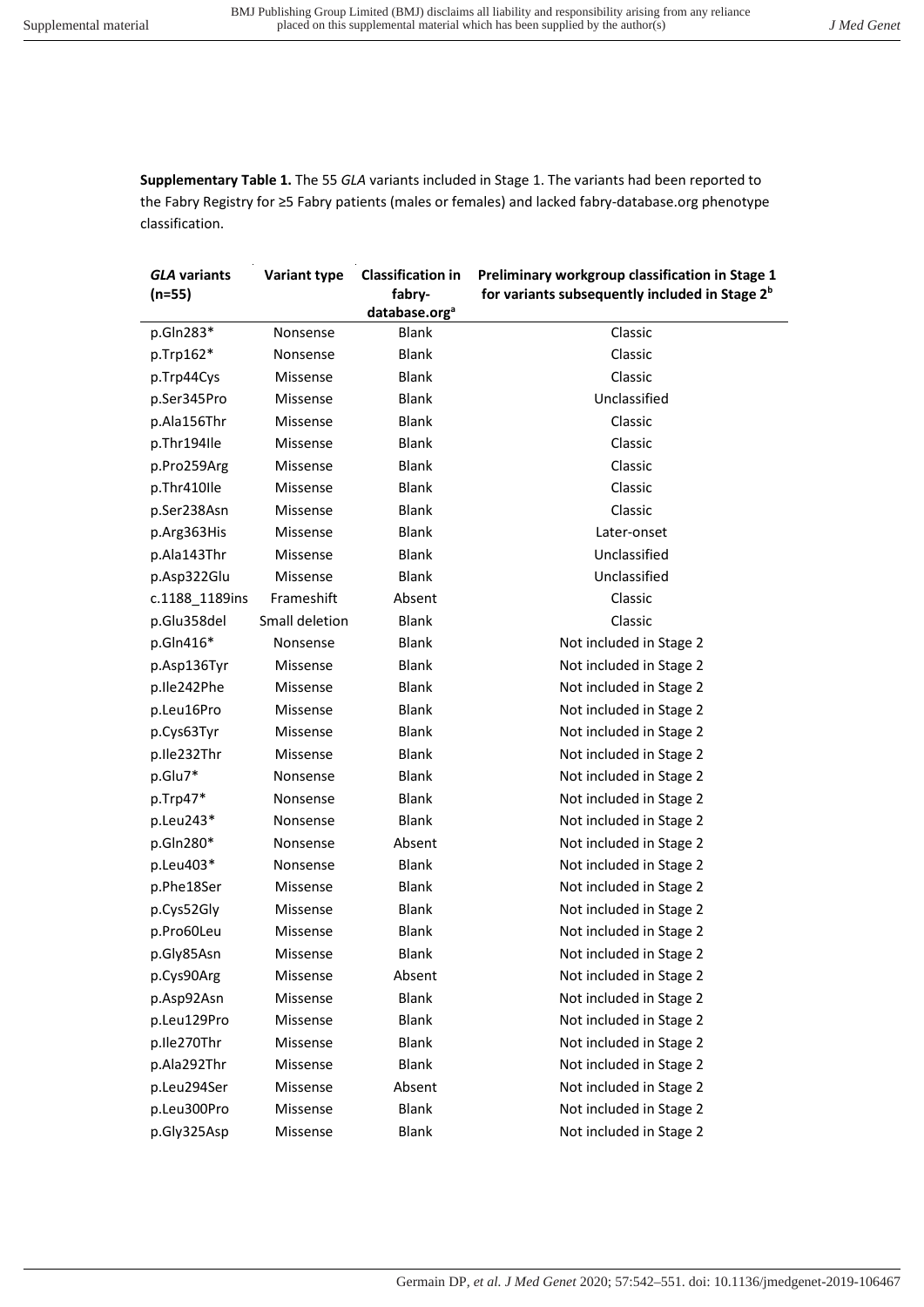| <b>GLA variants</b><br>(n=55)  | <b>Variant type</b> | <b>Classification in</b><br>fabry- | Preliminary workgroup classification in Stage 1<br>for variants subsequently included in Stage 2 <sup>b</sup> |
|--------------------------------|---------------------|------------------------------------|---------------------------------------------------------------------------------------------------------------|
|                                |                     | database.org <sup>a</sup>          |                                                                                                               |
| p.Gly325Ser                    | Missense            | Absent                             | Not included in Stage 2                                                                                       |
| p.Ile354Lys                    | Missense            | <b>Blank</b>                       | Not included in Stage 2                                                                                       |
| p.Arg363Pro                    | Missense            | Absent                             | Not included in Stage 2                                                                                       |
| p.Thr412Asn                    | Missense            | Absent                             | Not included in Stage 2                                                                                       |
| p.Leu415Pro                    | Missense            | <b>Blank</b>                       | Not included in Stage 2                                                                                       |
| g.IVS2-2A>G                    | Splice site         | <b>Blank</b>                       | Not included in Stage 2                                                                                       |
| g.IVS3-1G>C                    | Splice site         | <b>Blank</b>                       | Not included in Stage 2                                                                                       |
| g.IVS4-2A>T                    | Splice site         | <b>Blank</b>                       | Not included in Stage 2                                                                                       |
| g.IVS5-2_-3del <sup>c</sup>    | Splice site         | Absent                             | Not included in Stage 2                                                                                       |
| g.IVS5-3_-2del <sup>c</sup>    | Splice site         | Absent                             | Not included in Stage 2                                                                                       |
| g.IVS6-1G>A                    | Splice site         | <b>Blank</b>                       | Not included in Stage 2                                                                                       |
| g.IVS6-10G>A                   | Splice site         | Absent                             | Not included in Stage 2                                                                                       |
| c.265delC                      | Frameshift          | Absent                             | Not included in Stage 2                                                                                       |
| c.734_792del                   | Frameshift          | Absent                             | Not included in Stage 2                                                                                       |
| c.993_994insA                  | Frameshift          | Absent                             | Not included in Stage 2                                                                                       |
| c.EX2del                       | Large deletion      | Absent                             | Not included in Stage 2                                                                                       |
| p.Arg404del                    | Small deletion      | <b>Blank</b>                       | Not included in Stage 2                                                                                       |
| p.G395_F396ins Small insertion |                     | Absent                             | Not included in Stage 2                                                                                       |

a fabry-database.org classification field "blank" (not classified) or classification "absent" (*GLA* variant not listed).

**b** Preliminary classification based on workgroup member's personal clinical observations made in Fabry patients with *GLA* variants included in the research, on evaluation of published scientific and medical literature and, if possible, on review of the variant's potential deleterious impact on the *GLA* gene and/or α-galactosidase function in light of established molecular mechanisms. Phenotypes associated with 'pathogenic' *GLA* variants include 'classic' and 'later-onset' phenotypes. Reasons for not including variants in Stage 2 were insufficient 2-point scoring data (angiokeratomas or cornea verticillata) for a particular variant or categorization of variant as 'likely benign' or 'benign' not warranting in-depth investigation (see Methods section).

c *GLA* variants may be identical.

\*, translation termination codon.